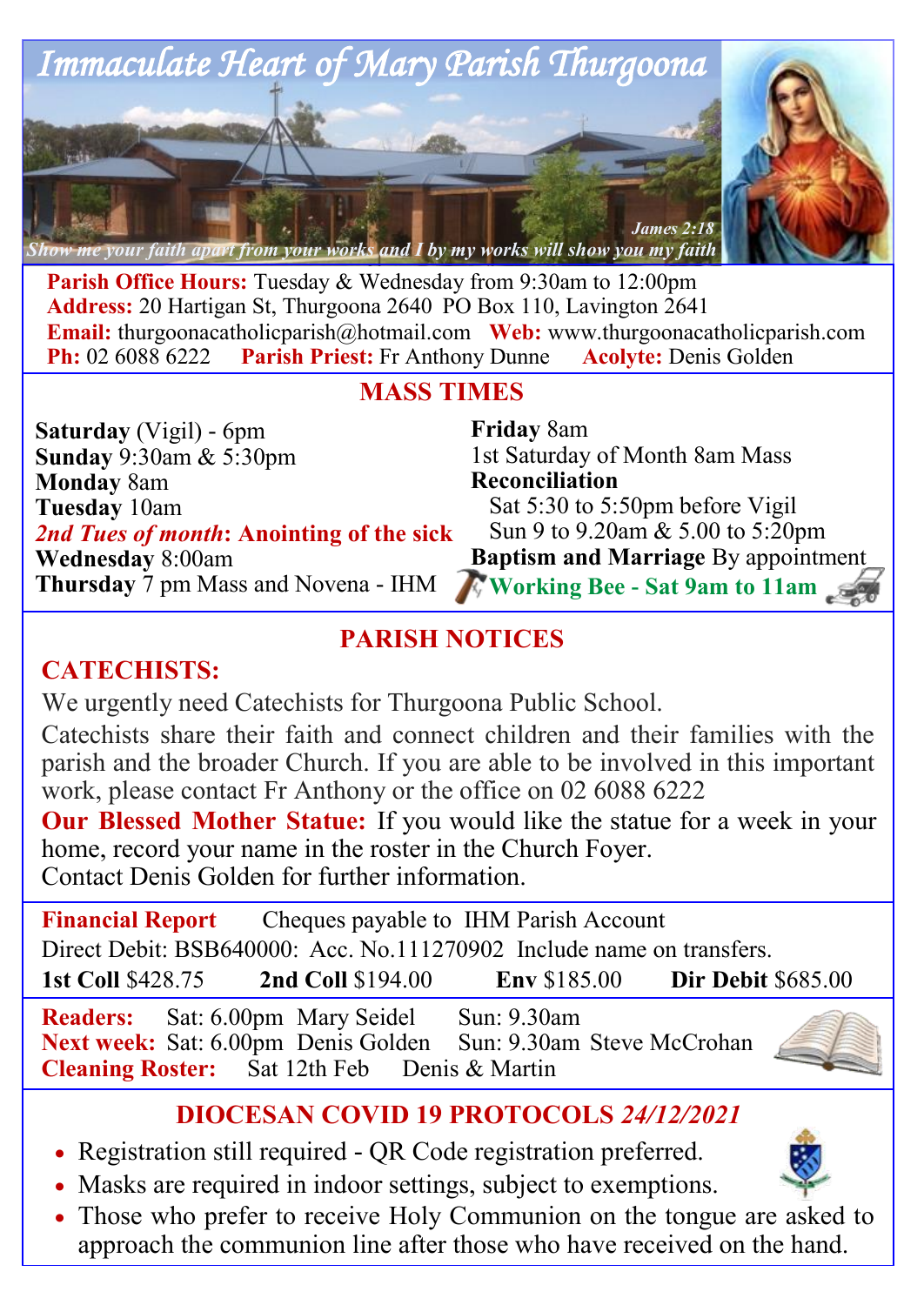### **5th SUNDAY IN ORDINARY TIME - YEAR C 6/02/2022**

In the year of King Uzziah's death I saw the Lord of Hosts seated on a high throne; his train filled the sanctuary; above him stood seraphs, each one with six wings. And they cried out to one another in this way, 'Holy, holy, holy is the Lord of Hosts. His glory fills the whole earth.' The foundations of the threshold shook with the voice of the one who cried out, and the Temple was filled with smoke. I said: 'What a wretched state I am in! I am lost, for I am a man of unclean lips and I live among a people of unclean lips, and my eyes have looked at the King, the Lord of Hosts.<sup>5</sup> Then one of the seraphs flew to me, holding in his hand a live coal which he had taken from the altar with a pair of tongs. With this he touched my mouth and said: 'See now, this has touched your lips, your sin is taken away, your iniquity is purged.' Then I heard the voice of the Lord saying: 'Whom shall I send? Who will be our messenger?' I answered, 'Here I am, send me.'

### **Responsorial Psalm Psalm 137(138):1-5,7-8**

*In the sight of the angels I will sing your praises, Lord.*

Brothers, in the first place I taught you what I had been taught myself, namely that Christ died for our sins, in accordance with the scriptures; that he was buried; and that he was raised to life on the third day, in accordance with the scriptures; that he appeared first to Cephas and secondly to the Twelve.

Next he appeared to more than five hundred of the brothers at the same time, most of whom are still alive, though some have died; then he appeared to James, and then to all the apostles; and last of all he appeared to me too; it was as though I was born when no one expected it. But what matters is that I preach what they preach, and this is what you all believed.

### **Gospel Acclamation Matt 4:19**

Alleluia, alleluia!

Come follow me, says the Lord, and I will make you fishers of my people. Alleluia!

Jesus was standing one day by the Lake of Gennesaret, with the crowd pressing round him listening to the word of God, when he caught sight of two boats close to the bank. The fishermen had gone out of them and were washing their nets. He got into one of the boats – it was Simon's – and asked him to put out a little from the shore. Then he sat down and taught the crowds from the boat.

When he had finished speaking he said to Simon, 'Put out into deep water and pay out your nets for a catch.' 'Master,' Simon replied, 'we worked hard all

### **First reading Isaiah 6:1-2,3-8**

# **Second reading 1 Corinthians 15:3a-8,11**

### **Gospel Luke 5:1-11**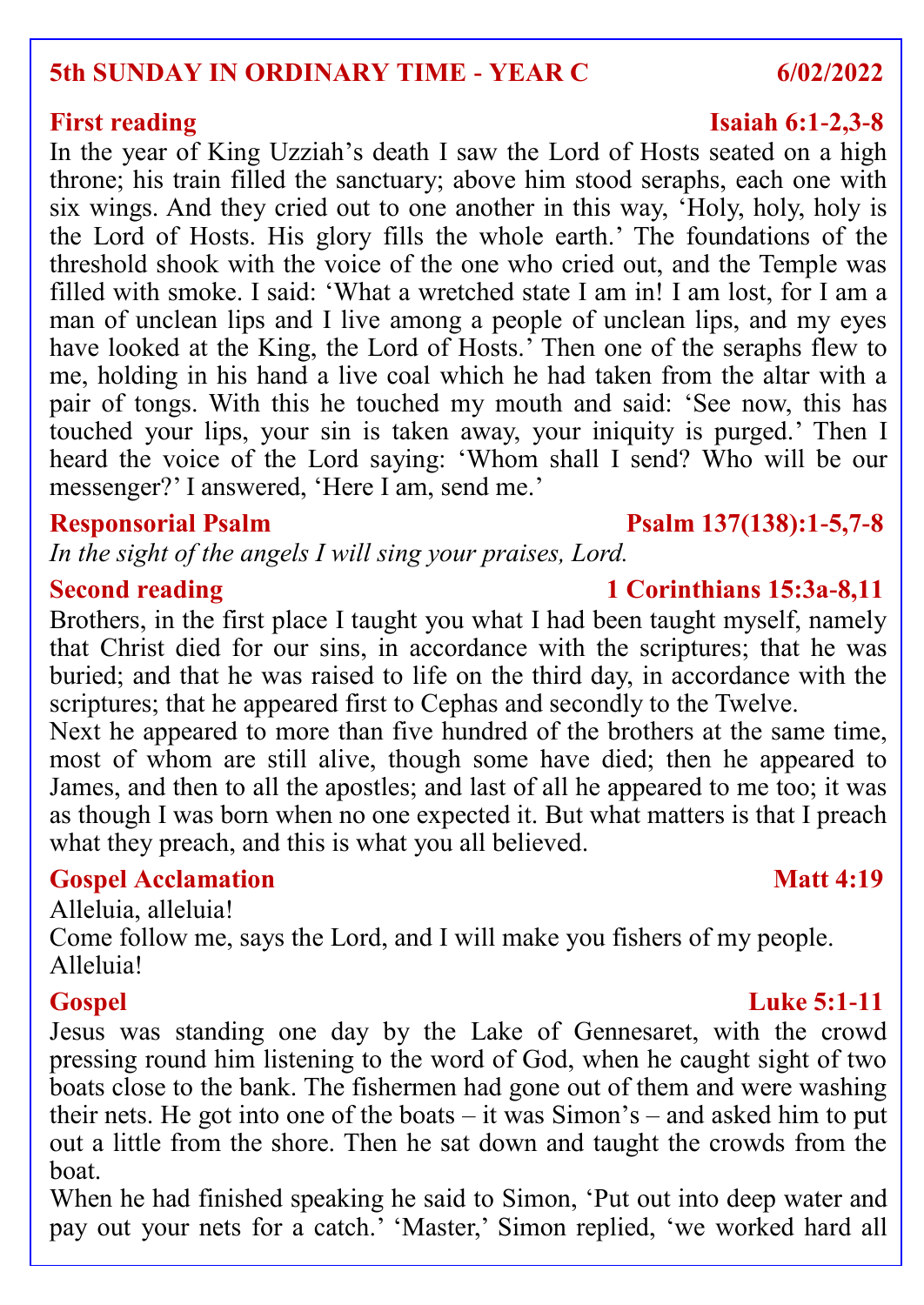night long and caught nothing, but if you say so, I will pay out the nets.' And when they had done this they netted such a huge number of fish that their nets began to tear, so they signalled to their companions in the other boat to come and help them; when these came, they filled the two boats to sinking point.

When Simon Peter saw this he fell at the knees of Jesus saying, 'Leave me, Lord; I am a sinful man.' For he and all his companions were completely overcome by the catch they had made; so also were James and John, sons of Zebedee, who were Simon's partners.

But Jesus said to Simon, 'Do not be afraid; from now on it is men you will catch.' Then, bringing their boats back to land, they left everything and followed him. followed him. *universalis.com*

### **Prayers of the Faithfull:**

**For our sick,** Alex Krivtchoun, Bro Chris Greck, Jackson Davis, Shamus Clancy, Mathew Dix, Katerie Byrnes, Carmel Baker, & Laurie Evans. We pray to the Lord. **R.** Lord hear our prayer.

**For our recently departed,** Peter Kerstjens, John Corby and those who's anniversaries occur at this time inc. Dallas Hanrahan, Andrew Trethowan, and Brian Baker.

We pray to the Lord. **R.** Lord hear our prayer.

### **Communion Antiphon Cf. Ps 106: 8-9**

Let them thank the Lord for his mercy, his wonders for the children of men, for he satisfies the thirsty soul, and the hungry he fills with good things.

*universalis.com*

# **BACKGROUND ON THE GOSPEL READING**

Last Sunday, we heard how Jesus was rejected in his hometown of Nazareth. In the verses that follow, Jesus travels to the town of Capernaum and begins his ministry of teaching and healing. While in Capernaum, Jesus cures a man possessed with a demon and heals Simon's mother-in-law. After spending some time there, Jesus prepares to preach in other places. The fact that Jesus had previously been in Simon's home and healed his mother-in-law suggests that this



encounter is not the first between Jesus and Simon Peter.

We can read today's Gospel, therefore, as a description of the developing relationship between Jesus and Simon Peter.

In today's Gospel, Jesus teaches from Simon's boat. Jesus turns to Simon and instructs him about where to lower the fishing nets. Simon and others have been fishing throughout the night and have not caught anything. Simon protests, claiming that such an effort would be futile. Simon ultimately obeys Jesus and lowers his nets into the deeper water as directed. Notice here that Peter calls Jesus by the title "master." He already recognizes Jesus as a person of authority. They catch so many fish that the nets begin to tear; Jesus'